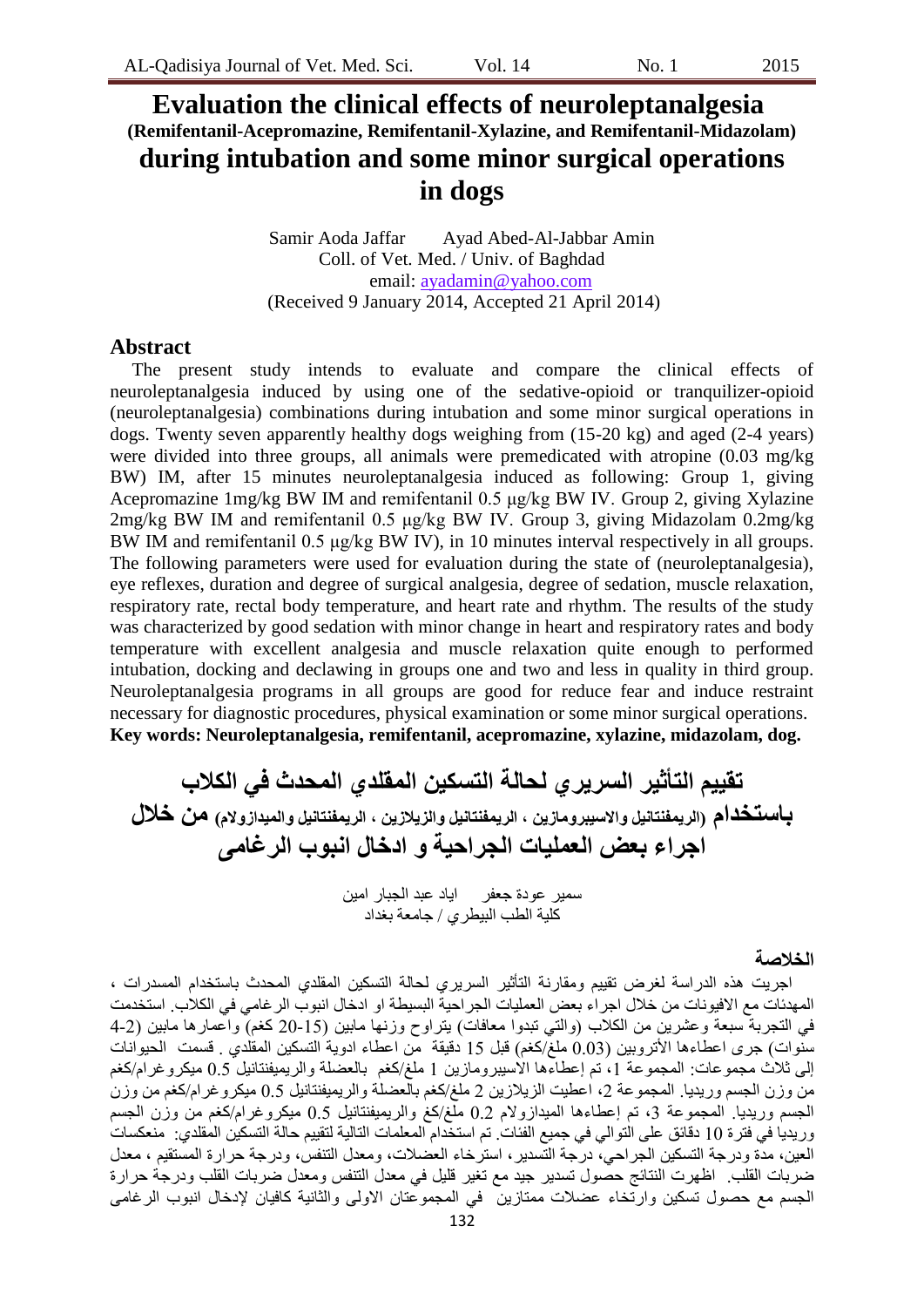واجراء عملية از الـة الضفر وعملية بتر الذيل. اما المجموعة الثالثة كانت اقل في الجودة. نستنتج من هذا ان بر امج التسكين المقلدي في جميع المجموعات كان جيدا لإزالة الخوف واحداث السيطرة اللازمة لإجراءات التشخيص و الفحوصات البدنيةَ أو ٱجراء بعض العمليات الجراحية البسيطة. **انكهًات انًفتاحٍة: انتسكٍن انًقهذي ، انرًٌٍفنتانٍم ، االسٍبرويازٌن ، انسٌالزٌن ، انًٍذازوالو ، انكالب.**

## **Introduction**

Remifentanil is a potent ultra-short acting synthetic opioid analgesic drug. (1). It is a recently developed full opioid agonist, which is now extensively used in human anesthesia, and has been the subject of research in veterinary anesthesia. It is given to patients during surgery to relieve pain and as an adjunct to an anesthetic. Remifentanil is used for sedation as well as combined with other medications for use in general anesthesia. Remifentanil administered either as a constant infusion, or as a PCA (patient controlled analgesia) system, or both is a very good alternative to Pethidine as an obstetric analgesic (2). The Mu-opioid activity of remifentanil is antagonized by naloxone. It is an ultra-short-acting agent of similar potency to fentanyl administered by intravenous infusion during surgery (3). The major advantage of remifentanil over fentanyl and alfentanil is that the drug is broken down by non-specific plasma and tissue esterase, and does not rely on metabolism and excretion by the liver and kidneys. Thus, there should be no cumulating in patients with hepatic or renal disease. Recovery from the effects of remifentanil occurs rapidly (within 5 to 10 minutes). New steady-state concentrations occur within 5 to 10 minutes after changes in infusion rate. When used as a component of an anesthetic technique, remifentanil can be rapidly titrated to the desired depth of anesthesia/analgesia (e.g., as required by varying levels of intraoperative stress) by changing the continuous infusion rate or by administering IV bolus injection (4). Xylazine is a potent sedative, analgesic and muscle relaxant drug in animals. It is a typical alpha-2 adrenoceptor agonist and exerts its effects most likely by activation of central presynaptic alpha 2- receptors in the brain. Activation of these central alpha2-receptors seems to regulate central dopamine norepinephrine storage or release (so sedation and analgesia occur), sedative and

analgesic activity are related to CNS depression mediated by stimulation of central presynaptic α-2 adrenoceptors, resulting in inhibition of norepinephrine release from adrenergic nerve terminals, while the musclerelaxant effect is due to inhibition of intranural transmission of impulses to the CNS) (5,6,7). Acepromazine is a phenothiazine neuroleptic agent. The primary desired effect for the use of acepromazine in veterinary medicine is its tranquilizing action. Additional pharmacologic actions that acepromazine possess, include antiemetic, antispasmodic, anticonvulsant and hypothermic actions. It may decrease respiratory rates, with little or no effect on the blood gas picture, pH or oxyhemoglobin saturation. A dose dependent decrease in hematocrit is seen within 30 minutes after dosing in the horse and the dog (8). Besides a lowering of arterial blood pressure in the dog, acepromazine causes an increase in central venous pressure, a vagally induced bradycardic effect and transient sinoatrial arrest (9). Acepromazine is approved for use in dogs, cats, and horses as an antiemetic and as a preanesthetic agent. Animals may require lower dosages of general anesthetics. The benzodiazepine group has been widely used in human and veterinary medicine applications. Midazolam is two times potent more than diazepam. It is considered to be fast acting with a short elimination half-life, it unlike diazepam can be administered by the intramuscular route as well as the intravenous route, and it has mild respiratory effects and is commonly used as a mild tranquillizer (10). The sedative and hypnotic effects of midazolam are dose-dependent as well as dependent on route of administration, midazolam can produce maximal sedative effects in 20 minutes after intramuscular administration of 0.6 mg/kg (11).

The anesthetist aims to prevent awareness of pain, provide immobility and, whenever this is needed, relaxation of the skeletal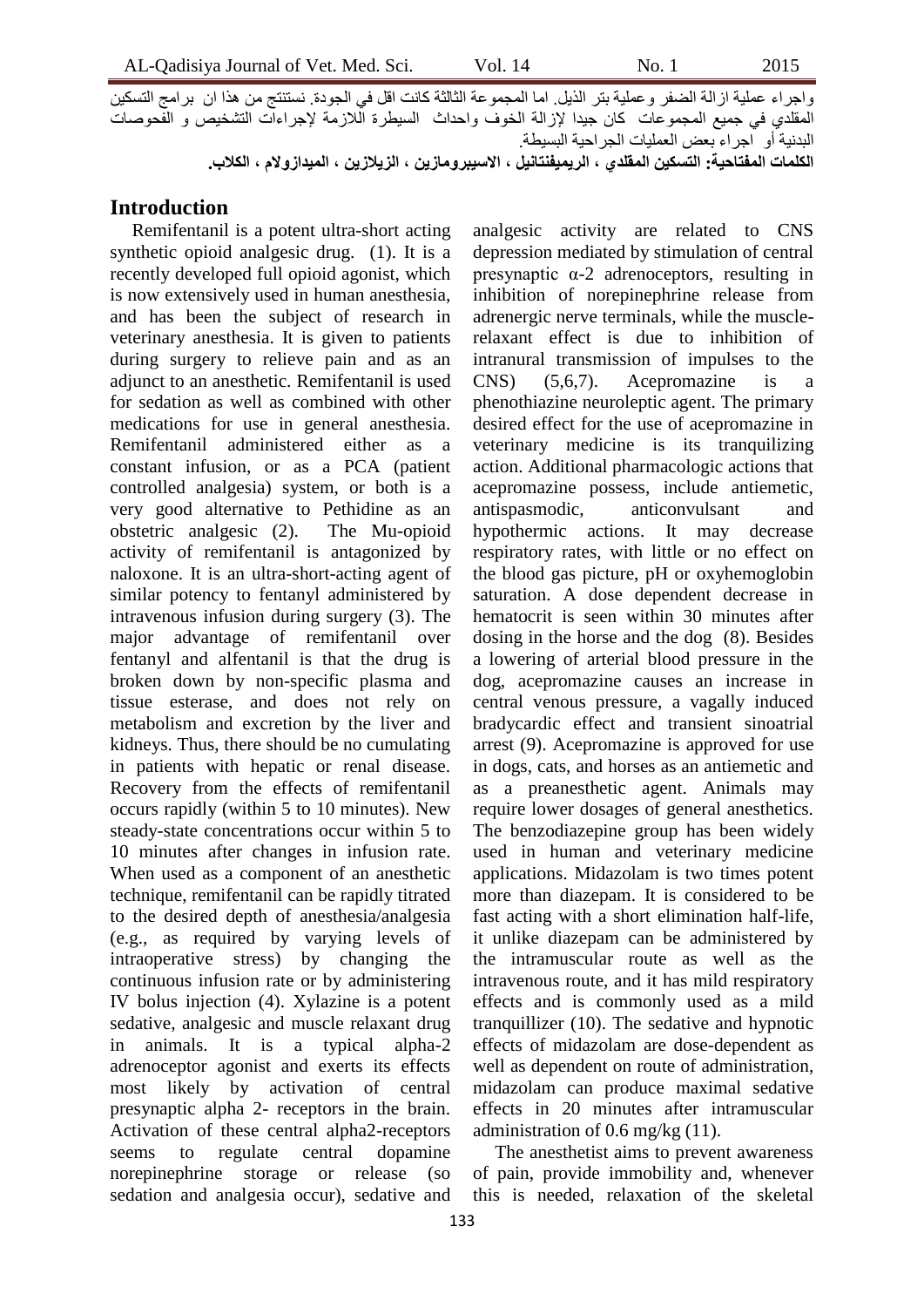muscles. These objectives must be achieved in such a way that the safety of the patient is not risked during the preoperative period. Many animals fear and resist the restraint necessary for the administration of drug, diagnostic procedures, physical examination or some minor surgical operations (12). This will increase not only the technical difficulties of such procedures but also the dangers inseparable from their use. To sedate an animal that is in pain a suitable analgesic must be used, possibly in combination with a sedative drug, because most sedative drugs themselves have little or no analgesic activity and may cause exaggerated reactions to painful stimulation. Sedative-opioid or tranquilizer-opioid combinations (neuroleptanalgesia) are used for procedures such as radiography, examinations, bandage changes and minor orthopedic manipulations, and for preanesthetic medication (13). The combination of an opioid with a sedative may accomplish one of two goals. One is to increase the degree of sedation and analgesia beyond that achieved by use of the sedative or opioid alone. The second, the combination allows a decrease in dose rate of one or both of the drugs while still achieving satisfactory sedation. Decreased dose rates may result in less respiratory or cardiovascular depression, less airway obstruction in brachycephalic breed dogs, and less drug to be metabolized for recovery. For these reasons the study intends to evaluate and compare the clinical effects of neuroleptanalgesia induce by using one of the sedative-opioid or tranquilizeropioid combinations (neuroleptanalgesia) during intubation and some miner surgical operations in dogs.

## **Materials and methods**

The study was conducted on twenty seven apparently healthy dogs weighing (15-20 kg) and aged (2-4 years). Intravenous cannula was fixed in the cephalic vein after fasting of animal 12 hrs. prior giving the drugs to facilitate drug administration. Atropine sulfate (0.03 mg/kg BW) IM were given 15 minutes before neuroleptic drug administration. Animals were divided into three groups. G1 was giving acepromazine 1mg /kg BW IM, and remifentanil 0.5 μg/kg

BW IV. G2 was giving xylazine 2mg /kg BW IM and remifentanil 0.5 μg/kg BW IV. G3 was giving midazolam 0.2mg /kg BW IM, and remifentanil 0.5 μg/kg BW IV in 10-min intervals respectively in all groups. The respiratory rate, heart rate, rectal temperature, degree of analgesia (by pin prick), muscle relaxation, eye reflexes were taken before giving the drugs and consider as control reading, then same reading were taken every 5minutes for one hour. The recovery periods also recorded. The quality and duration of neuroleptanalgesia, endotracheal intubation and some miner surgical operations, like docking, amputation of first digit in some animals were done to evaluate the efficacy of the neuroleptanagesic protocols.

#### **Statistical analysis**

Data were expressed as mean  $\pm$  standard error and had been analyzed by using Analysis of Variance (ANOVA) and Least Significant Differences (LSD) to compare between groups, (P=Value) (14).

## **Results**

The degree of sedation in G1 and G2 was expressed as deep sedation, and the animals were seen depressed, drowsy and sleepy, with attain to sternal recumbence and no resistance to positioning on lateral recumbency. In G3 animals were seen slightly sedated, mild signs of depression, drowsiness or ataxia with diminution the reaction to external stimuli. The heart rate was started increased in all groups from the first five minutes and show significant deference between control time with 10, 15, 20, 25, 30, 45and 60 min. after the injection of xylazine, midazolam, and acepromazine then continues increased and stable above base line to the end of experiment (Table 1). The respiratory rate was gradually decreased during the first ten minutes in all groups and show significant deference between control time and 10, 15, 20, 25, 30, 45 and, 60 min. The decreased after the injection of xylazine, then continues clearly decreased after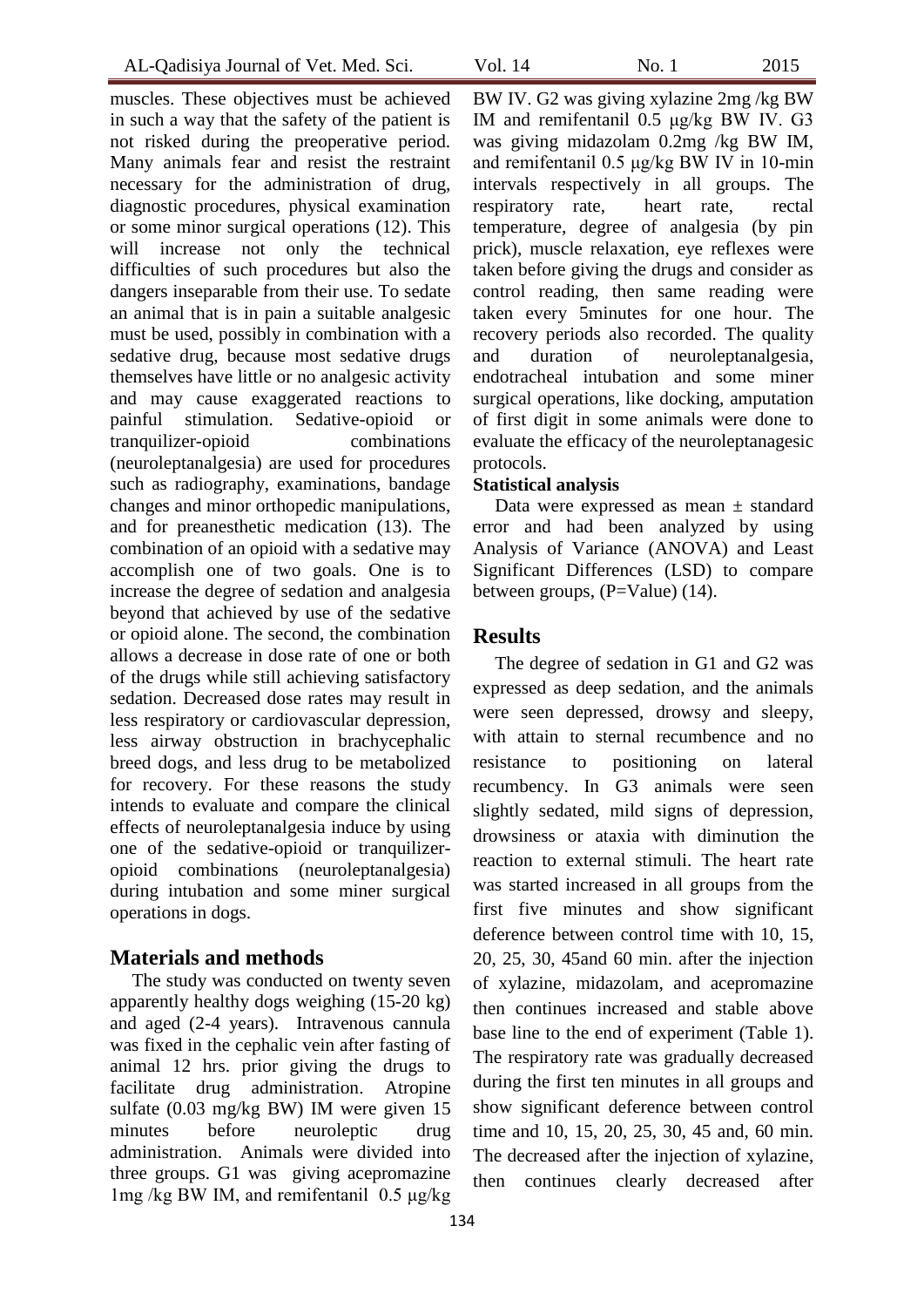|                |                        | Time minutes               |                           |                           |                                  |                                    |                          |                                 |                                  |                                  |                           |                           |                            |  |  |
|----------------|------------------------|----------------------------|---------------------------|---------------------------|----------------------------------|------------------------------------|--------------------------|---------------------------------|----------------------------------|----------------------------------|---------------------------|---------------------------|----------------------------|--|--|
| Groups         | Zero                   | 5                          | 10                        | 15                        | 20                               | 25                                 | 30                       | 35                              | 40                               | 45                               | 50                        | 55                        | 60                         |  |  |
| G <sub>1</sub> | 78.5<br>士<br>0.68<br>h | 79.9<br>$\pm$<br>1.36<br>h | 87.3<br>Ŧ<br>1.98<br>A gh | 91.3<br>士<br>2.18<br>A fg | 95.8<br>$_{\pm}$<br>1.94<br>A ef | 98<br>士<br>1.52<br>A ef            | 103.8<br>士<br>2.32<br>de | 107.5<br>$_{\pm}$<br>2.57<br>cd | 111.5<br>$_{\pm}$<br>2.56<br>bsd | 114.9<br>$_{\pm}$<br>3.04<br>abc | 118.7<br>士<br>3.35<br>ab  | 123<br>士<br>2.99<br>ab    | 124.8<br>士<br>2.98<br>AB a |  |  |
| G <sub>2</sub> | $74.3 \pm$<br>2.08     | $74.3\pm$<br>2.08          | 84.3±<br>2.91<br>ABh      | $89\pm$<br>3<br>AB h      | $90.4\pm$<br>3.77AB<br>gh        | 96.8 <sub>±</sub><br>77 AB<br>fgh  | $102\pm$<br>4<br>ef      | $106.2\pm$<br>4.1<br>de         | $112.2\pm$<br>2.96<br>cd         | $117.3\pm$<br>3.83<br>dc         | $121.3\pm$<br>3.96<br>b   | $124.5\pm$<br>32.82<br>ab | $130.8\pm$<br>2.56<br>AB a |  |  |
| G <sub>3</sub> | $71.2+$<br>2.58        | $72\pm$<br>2.36            | $77.9+$<br>2.68<br>B ij   | $84\pm$<br>2.22<br>B hi   | $87.4+$<br>2.94<br>B gh          | 90.3 <sub>±</sub><br>2.88<br>B fgh | 97.3±<br>2.44<br>ef      | $101.4\pm$<br>2.83<br>de        | $106.1\pm$<br>3.22<br>cd         | $110.3\pm$<br>3.33<br>bc         | $114.2\pm$<br>3.50<br>abc | $117.6\pm$<br>2.91<br>ab  | $120.8\pm$<br>3.15<br>B a  |  |  |

| Table (1): The effects of different neuroleptianalgesic protocols on heart rate (beats/min) |  |  |
|---------------------------------------------------------------------------------------------|--|--|
| in dogs.                                                                                    |  |  |

**G1: Atropine, xylazine and Remifentanil, G2: Atropine, midazolam and Remifentanil, G3: Atropine, Acepromazine and Remifentanil. Capital latters revealed those significant differences at the level (p< 0.005) among times. Small latters revealed that significant differences at the level (p< 0.005) among groups.**

**Table (2): The effects of different neuroleptianalgesic protocols on respiratory rate (breath/min) in dogs.** 

| Groups         | Time Zero<br>$X \pm SE$ | 5<br>min.                 | 10<br>min.          | 15<br>min.          | 20<br>min.          | 25<br>min.          | 30<br>min.          | 35<br>min.          | 40<br>min.                 | 45<br>min.          | 50<br>min.          | 55<br>min.          | 60<br>min.          |
|----------------|-------------------------|---------------------------|---------------------|---------------------|---------------------|---------------------|---------------------|---------------------|----------------------------|---------------------|---------------------|---------------------|---------------------|
|                | a                       | ab                        | ab                  | bc                  | cd                  | cde                 | def                 | efg                 | fg                         | gh                  | hi                  |                     |                     |
| G <sub>1</sub> | 25.33<br>$\pm 0.33$     | B<br>24.44<br>$\pm 0.66$  | 23.66<br>$\pm 0.68$ | 22.66<br>$\pm 0.5$  | 21.44<br>$\pm 0.81$ | 21<br>$\pm 0.86$    | 20.2<br>$\pm 0.93$  | 19.1<br>$\pm 1.04$  | 18.22<br>$\pm 0.91$        | 17.66<br>$\pm 1.04$ | 16.11<br>$\pm 0.82$ | 15.5<br>$\pm 0.71$  | 15.1<br>$\pm 0.71$  |
|                | a                       | a                         | ab                  | abc                 | abe                 | be                  | cde                 | de                  | $\left  \text{eff}\right $ | fg                  | gh                  | hi                  |                     |
| G <sub>2</sub> | 25.3<br>$\pm 0.33$      | AB<br>25.33<br>$\pm 0.33$ | 24.3<br>$\pm 0.37$  | 23.5<br>$\pm 0.37$  | 23.3<br>$\pm 0.5$   | 22.78<br>$\pm 0.40$ | 21.89<br>$\pm 0.51$ | 20.78<br>$\pm 0.62$ | 20<br>$\pm 0.58$           | 18.78<br>$\pm 0.66$ | 17.67<br>$\pm 0.82$ | 16.44<br>$\pm 1.30$ | 15.56<br>$\pm 0.62$ |
|                | a                       | a                         | b                   | bc                  | cd                  | cd                  | de                  | e                   | ef                         | f                   | g                   | g                   | g                   |
| G <sub>3</sub> | 27.11<br>$\pm 1.11$     | A<br>27.11<br>$\pm 1.11$  | 24<br>$\pm 0.41$    | 23.22<br>$\pm 0.66$ | 22.22<br>$\pm 0.82$ | 21.78<br>$\pm 0.86$ | 20.78<br>$\pm 0.86$ | 19.67<br>$\pm 1.1$  | 19.11<br>$\pm 0.99$        | 17.67<br>$\pm 1.0$  | 15.67<br>$\pm 0.67$ | 15.56<br>$\pm 0.62$ | 14.22<br>±0.36      |

**G1: Atropine, xylazine and Remifentanil, G2: Atropine, midazolam and Remifentanil, G3: Atropine, Acepromazine and Remifentanil. Different capital letters demonstrate significant difference, different small letters horizontally demonstrate significance among times in same group.**

|                             | ె                       |                     |                     |                                   |                          |                     |                     |                     |                     |                     |                     |                     |                     |
|-----------------------------|-------------------------|---------------------|---------------------|-----------------------------------|--------------------------|---------------------|---------------------|---------------------|---------------------|---------------------|---------------------|---------------------|---------------------|
| <b>Time</b><br><b>Group</b> | Zero<br>$X \pm SE$      | 5<br>min.           | 10<br>min.          | 15<br>min.                        | 20<br>min.               | 25<br>min.          | 30<br>min.          | 35<br>min.          | 40<br>mın.          | 45<br>min.          | 50<br>min.          | 55<br>min.          | 60<br>min.          |
|                             | a                       | ab                  | ab                  | b                                 | bc                       | bcd                 | cd                  | def                 | $\text{defg}$       | efg                 | fg                  | g                   | g                   |
| G1                          | 37.71<br>$\pm 0.06$     | 37.54<br>$\pm 0.10$ | 37.41<br>$\pm 0.10$ | 37.23<br>$\pm 0.08$               | C<br>37.10<br>$\pm 1.41$ | 37.03<br>$\pm 0.1$  | 36.86<br>$\pm 0.10$ | 36.67<br>$\pm 0.13$ | 36.58<br>$\pm 0.08$ | 36.42<br>$\pm 0.11$ | 36.32<br>$\pm 0.10$ | 36.24<br>$\pm 0.06$ | 36.16<br>$\pm 0.05$ |
|                             | a                       | a                   | a                   | ab                                | be                       | be                  | C <sub>d</sub>      | cde                 | def                 | efg                 | f                   | gi                  |                     |
| G <sub>2</sub>              | 37.43<br>$\pm 0.12$     | 37.42<br>$\pm 0.11$ | 37.2<br>$\pm 0.10$  | 37.05<br>$\pm 0.13$               | B<br>36.84<br>$\pm 0.15$ | 36.82<br>$\pm 0.11$ | 36.68<br>$\pm 0.12$ | 36.61<br>$\pm 0.12$ | 36.38<br>$\pm 0.09$ | 36.3<br>$\pm 0.06$  | 36.22<br>$\pm 0.07$ | 36.11<br>$\pm 0.05$ | 36.88<br>$\pm 0.04$ |
|                             | $\overline{\mathbf{a}}$ | a                   | abc                 | $\overline{\mathbf{b}\mathbf{c}}$ | cd                       | $d$ e               | $_{\rm ef}$         | $_{\rm ef}$         | fg                  | gh                  | hi                  | hi                  |                     |
| G <sub>3</sub>              | 37.6<br>$\pm 0.12$      | 37.52<br>$\pm 0.11$ | 37.37<br>$\pm 0.09$ | 37.15<br>$\pm 0.10$               | A<br>37.12<br>$\pm 0.13$ | 36.96<br>$\pm 0.13$ | 36.73<br>$\pm 0.12$ | 36.7<br>$\pm 0.13$  | 36.56<br>$\pm 0.15$ | 36.44<br>$\pm 0.10$ | 36.22<br>$\pm 0.06$ | 36.17<br>$\pm 0.05$ | 36.13<br>$\pm 0.03$ |

**Table (3): The effects of different neuroleptianalgesic protocols on rectal temperature**  $(C^{\circ})$  in dogs.

**G1: Atropine, xylazine and Remifentanil, G2: Atropine, midazolam and Remifentanil, G3: Atropine, Acepromazine and Remifentanil. Different capital letters demonstrate significant difference, different small letters horizontally demonstrate significance among times in same group.**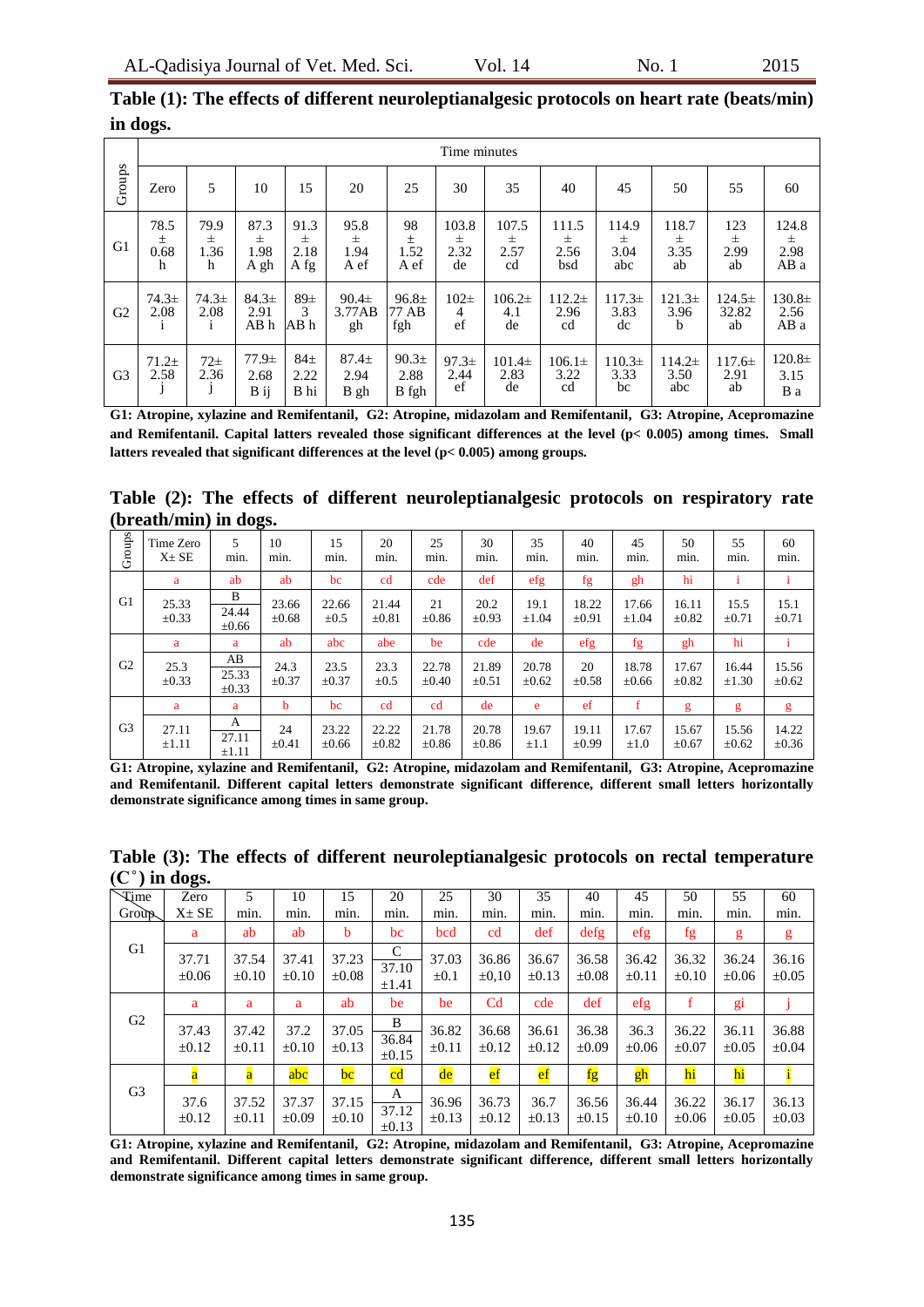| AL-Qadisiya Journal of Vet. Med. Sci. | Vol. 14 | No. 1 | 2015 |
|---------------------------------------|---------|-------|------|
|---------------------------------------|---------|-------|------|

injection of remifetanil and stable above base line to the end of experiment. However, no signs of apnea or cyanotic mucous membranes were observed in any of the dogs in all groups (Table 2). Body temperature was gradually reduced in all animals of the three groups (Table 3). Deep analgesia (DA) was extend from 30 min to 55 min in G1, from35 min to 50 min in G2, and from 45 min to 55 min in G3 (Table 4). The degree of

muscle relaxation in G1 and G2 started early after the animals premeditated with xylazine in G1and midazolam in G 2 and reach to the optimum degree and extending to 60 min. time of observation (Table 5). The palpebral and corneal reflexes in neuroleptanalgesic groups were never abolished completely, it become nearly sluggish at time 35 min. in G1. The pupil size reflex was found contracted in all groups.

| <b>Time</b><br>Groups. |             |                          |  | <b>Zero</b> 5m 10m 15m 20m 25m 30m 35m 40m 45m 50m 55m            |         |    |             |       |
|------------------------|-------------|--------------------------|--|-------------------------------------------------------------------|---------|----|-------------|-------|
| G1                     |             | $NA$   NA   NA   NA   LA |  | MA DA DA                                                          | DA DA I | DA | <b>DA</b>   | $-MA$ |
| G2                     |             |                          |  | NA   NA   NA   NA   NA   NA   MA <mark>  DA   DA   DA   DA</mark> |         |    | DA MAI      | LA    |
| G <sub>3</sub>         | $NA$   $NA$ |                          |  | NA   NA   NA   NA   NA   NA   LA   MA                             |         |    | $MA$   $MA$ | LA    |

| Table (4): The effects of different neuroleptianalgesic protocols on analgesia in dogs |  |  |
|----------------------------------------------------------------------------------------|--|--|

**G1: Atropine, xylazine and Remifentanil, G2: Atropine, midazolam and Remifentanil, G3: Atropine, Acepromazine and Remifentanil. NA =No analgesia, LA =Light analgesia, MD=Mild analgesia, DA=Deep analgesia.**

|                     |  |  | Table (5): The effects of different neuroleptianalgesic protocols on degree of muscle |  |  |  |
|---------------------|--|--|---------------------------------------------------------------------------------------|--|--|--|
| relaxation in dogs. |  |  |                                                                                       |  |  |  |

| <b>Time</b><br><b>Group's</b> | <b>Zero</b> | $-5m$     |           |    | $10m$   $15m$   $20m$   $25m$   $30m$   $35m$   $40m$   $45m$   $50m$ |      |       |                   |           |           |      | 55 <sub>m</sub> |           |
|-------------------------------|-------------|-----------|-----------|----|-----------------------------------------------------------------------|------|-------|-------------------|-----------|-----------|------|-----------------|-----------|
| G1                            | <b>NR</b>   | NR        | NR        |    | NR LR                                                                 |      |       | MR DR DR DR DR DR |           |           |      | DR.             | <b>MR</b> |
| G2                            | <b>NR</b>   | NR        | NR        |    | NR NR                                                                 |      | NR MR |                   | DR DR     | DR        | DR 1 | <b>MR</b>       | LR        |
| G <sub>3</sub>                | <b>NR</b>   | <b>NR</b> | <b>NR</b> | NR | $N_{\rm R}$                                                           | NR 7 | NR    | NR                | <b>MR</b> | <b>LR</b> | LR   | LR              | LR        |

**G1: Atropine, xylazine and Remifentanil, G2: Atropine, midazolam and Remifentanil, G3: Atropine, Acepromazine and Remifentanil. NR=No relaxation, LR =Light relaxation, MR=Mild relaxation, DR=Deep relaxation.** 

# **Discussion**

The concept of neuroleptanalgesia involves the combination of a neuroleptic agent (Alpha 2 adrenoceptor agonist, benzodiazepines, or phenothiazines) with a potent opioid, when combined a state of "neuroleptic-analgesia" may be produced in which the patient lies at rest and is completely passive. When sedatives of any of the three major groups are combined with opioids, the sedative effect is synergistic. The degree of sedation, as judged by lack of response to stimulation, being greater than the additive effect (15). The result of sedation in two groups (xylazine and midazolam groups) was seen deep. Benzodiazepines cause retrograde amnesia when used on their own, but can be act as depressant in various combinations. Alpha 2 agonist and opioid combination shows

marked synergism, it is possible to obtain all degrees of sedation and, in some cases, anesthesia with such combinations. Alpha 2 adrenoceptor effects are numerous positive effects are sedation and analgesia (16). In acepromazine group the sedation was mild. Phenothiazines calm the animal and in some individuals may make them sleepy, but however higher dose causes hypnosis and deep sedation achieved when combined with opioids, the sedative effect of opioids is synergistic the degree of calamines of phenothiazine lead to lack of response to stimulation, being greater than alone effect. (17). The heart rate was seen elevated during the time of observation till the end of experiment. The anticholinergic have been used to prevent bradycardia caused by administration of different sedatives in dogs.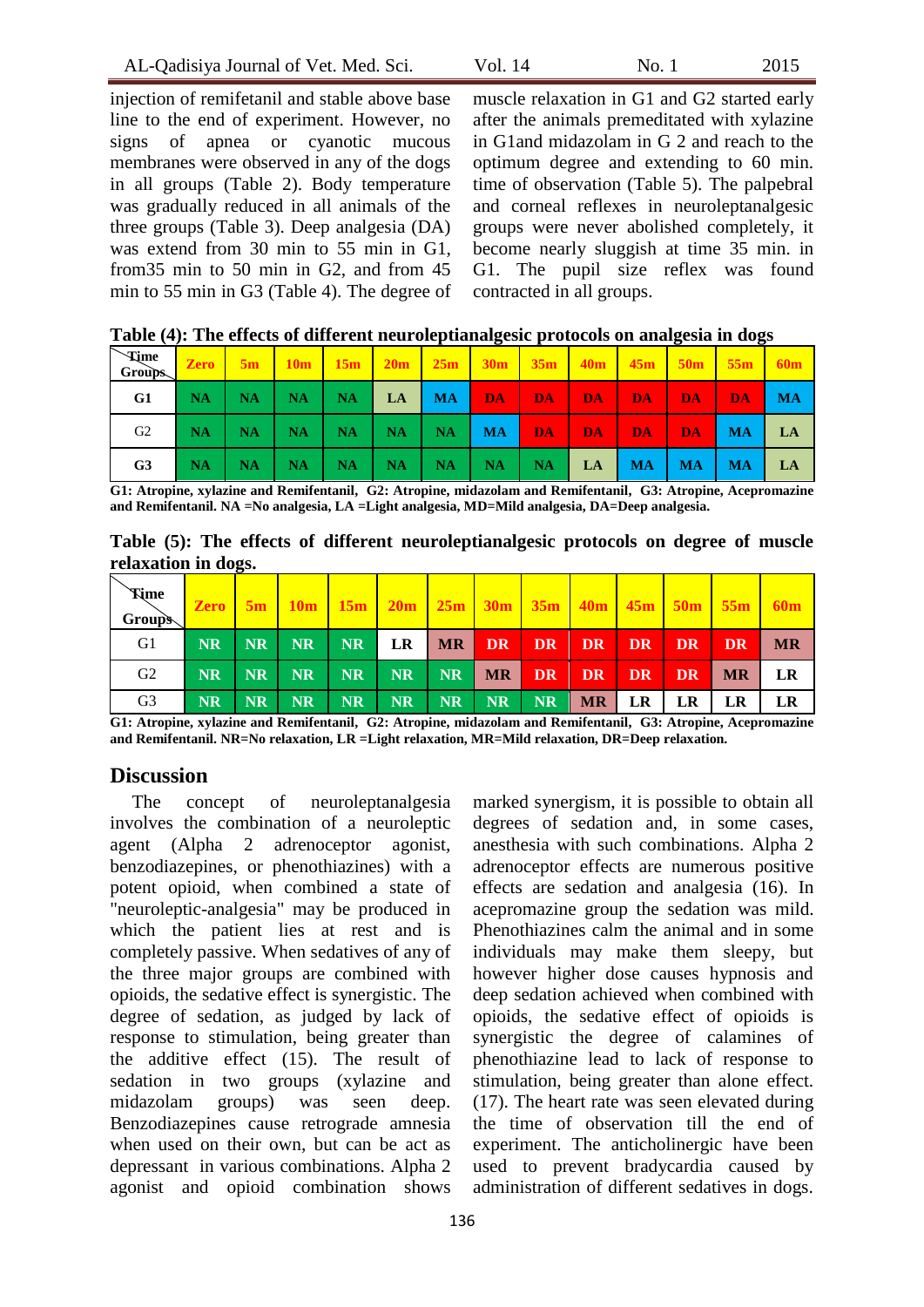Atropine inhibits the action of acetylcholine on the muscarinic cholinergic receptors and would be a drug of choice when severe bradycardia is presented secondary to increased vagal tone (18, 19). Administration of the acepromazine or xylazine combination with other sedative or narcotic analgesic at very high doses resulted in a slight, insignificant increase in heart rate in dogs premedicated with atropine (20). The combined effects of atropine and acepromazine increases in heart rate may be observed in some animals following IV administration of acepromazine in response to peripheral vasodilation (21, 22). The effects such combinations on cardiovascular system are very variable depending on the species, drug, rout of administration, and type of preparation. All drugs of the neuroleptic-analgesic cause centrallymediated cardiovascular effects causing inhibition of sympathetic tone to the heart, but the effect are completely differ when such drugs are used alone or as a part of anesthetic protocol (23). Tachycardia are observed following injection of neurolepticanalgesia combination in this study may be attributed to premedication with Atropine sulfate which block transmission at parasympathetic postganglionic nerve endings and block the effects of impulses in the vagal nerves and prevents bradycardia associated with intravenous administration of the potent neuroleptic-analgesia (24). The respiratory rate was seen gradually decrease during the first ten minutes in all groups and show significant deference compared with control. The decreased respiratory rate may be attributable to sedation and reduced anxiety. In remifentanil group, the depression more clear may be due the depression effect of this drug (25, 26). The most prominent effect on respiration was seen attributed to the opioid constituent. Generally opioid (naturally and synthetic) causes respiratory depression by inhibition of the brain-stem respiratory center. Sedation with alpha 2-agonist result in a reduction in respiratory rate for varying periods. Respiratory depression occur secondary to the C.N.S depression produced by alpha 2 adrenoreceptor stimulation; however the

degree of depression with alpha 2-agonists alone is less than that with other sedative (27). In all animals of the three groups there was gradual decrease in body temperature. The administration of sedatives and tranquilizers generally depress the basal metabolic rate and induce muscle relaxation, resulting in lowered body temperature (22). Phenothiazines cause peripheral vasodilation, which may exaggerate hypothermia (5). Hypothermia may be much more profound in smaller patients due to their larger body surface area to body mass ratio. The hypothalamic thermoregulatory center is also affected by phenothiazine administration, leading to the loss of thermoregulatory control. The hypothermic effects of α2 agonists are mediated by activation of the α2 C receptor subtype (22). However,  $\alpha$ 2agonists may reduce cutaneous heat losses by peripheral vasoconstriction and central redistribution of blood, resulting in preservation of body temperature. Deep analgesia was gained from 30 to 55 minutes in G1, from 35 to 50 minutes in G2, and from 45 to 55 minutes in G3. The analgesic effect of our combination was mediated through alpha 2-agonists drugs. Xylazine is a potent analgesic for certain types of pain. Analgesic activity are related to CNS depression mediated by stimulation of central presynaptic  $\alpha$ -2 adrenoceptors, resulting in inhibition of norepinephrine release from adrenergic nerve terminals (28, 29). Xylazine combined with an anesthetic drugs result in a synergistic effect, extending both the duration and potency of the total analgesic effect (30). Opioids dampen peripheral and central afferent nociceptive receptors. It produce analgesia by binding to either mu, K or sigma receptors located within the CNS, either spinally or supraspinally, although many suggestions that opioid analgesia can be brought about by activation of opioid receptors located peripherally in inflamed tissues has gained more acceptance (31). All opioid drugs displaying agonist activity at mu receptors are analgesics. Acepromazine group in the present study give the least time of analgesia. Acepromazine is the most common phenothiazine used in small animals this drug generally provides excellent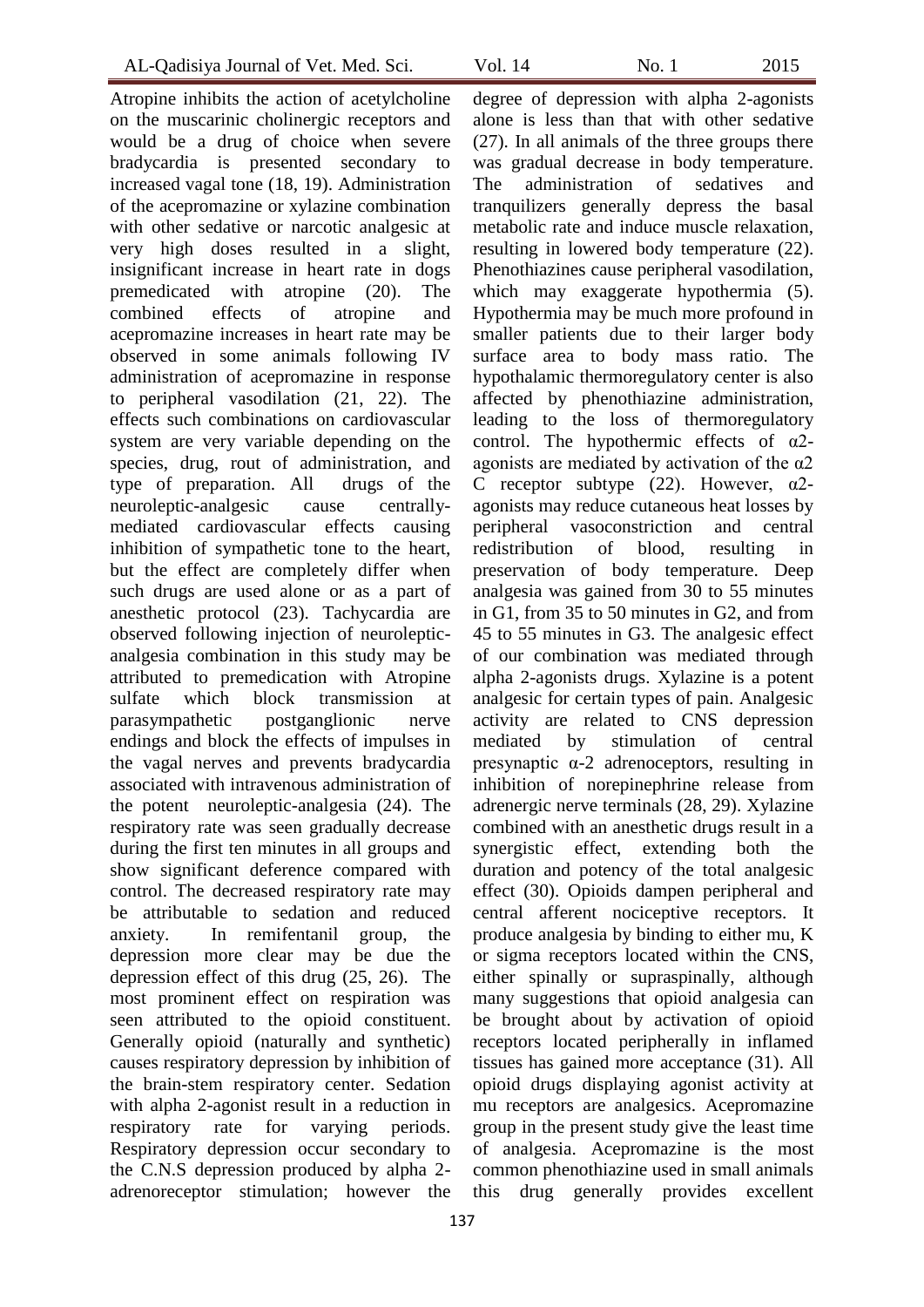sedation but provides no analgesia on its own. However, acepromazine can enhance the effects of analgesic drugs when coadministered. The degree of muscle relaxation started early in two groups after the animals premedicated with xylazine in G1 and midazolam in G2 which reached to the optimum degree extending to 60 minutes. Generally muscle relaxation produce by benzodiazepines is probably mostly central in origin although some of this action is also attributable to direct activity at the postsynaptic neuromuscular junction and cause depression of musculoskeletal reflexes (32). The muscle-relaxant effect of xylazine is by the inhibition at the alpha 2 adrenoreceptor at the interneuron of the spinal cord and inhibition of intranural transmission of impulses to the CNS (5). The palpebral and corneal reflexes were never

## **References**

- 1-Vennila R, Hall A, Ali M, Bhuiyan N, Pirotta D, Raw DA (2011) Remifentanil as single agent to facilitate awake fibreoptic intubation in the absence of premedication. Anaesthesia, 66(5): 368-72.
- 2-Rai MR, Parry TM, Dombrovskis A, Warner OJ (2008) Remifentanil target-controlled infusion vs propofol target-controlled infusion for conscious sedation for awake fibreoptic intubation: a doubleblinded randomized controlled trial. Br J Anaesth. 100(1):125-30.
- 3-Komatsu R, Turan AM, Orhan-Sungur M, McGuire J, Radke OC, Apfel CC (2007) Remifentanil for general anaesthesia: a systematic review. Anaesthesia. 62(12):1266-80
- 4-Beers R, Camporesi E (2004) Remifentanil update: clinical science and utility. CNS Drugs, 18(15):1085-104
- 5-Paddleford RR, Harvey RC (1999) Alpha 2 agonists and antagonists.Vet Clin North Am Small Anim Pract. 29(3):737-45
- 6-Gross ME (2001) Tranquilizers, alpha-2-adrenergic agonists, and related agents. In Veterinary Pharmacology and Therapeutics. (Adams H R, ed.), 8th ed., pp. 299–343. Iowa State University Press, Ames, IA.
- 7-Sinclair MD (2003) A review of the physiological effects of alpha2-agonists related to the clinical use of medetomidine in small animal practice. Can Vet J. 44(11):885-97.
- 8-Valverde A, Cantwell S, Hernandez J, Brotherson C (2004) Effects of acepromazine on the incidence of vomiting associated with opioid administration in dogs. Vet Anaesth Analg 31, 40–45.
- 9-Thurmon JC, Tranquilli WJ, Benson G J (1999) Essential of Small Animal Anesthesia and

abolished completely in the three neuroleptanalgesic protocols, it become nearly sluggish at time 35 minute in G1.The palpebral and corneal reflexes were difficult to suppress these reflexes may be consistently abolished only immediately before fatal respiratory arrest (15). The pupil size reflex was found contracted in all neuroleptanalgesic groups this may be due to the presence of opioid substitute in the combination of mixtures. Miosis is often considered an effect of opioid administration during anesthesia (33, 34) Remifentanyl induce miosis and impairment of extra ocular muscle control (35). Mydriasis is commonly observed after xylazine administration, this effect is caused by central inhibition of parasympathetic tone to the iris and/or direct sympathetic stimulation of alpha-2 adrenoceptors located in iris and CNS (30).

Analgesia. 1st ed. Limpincott Williams & Wilkins. PP: 129-153.

- 10-Nordt SP, Clark RF (1997) Midazolam: a review of therapeutic uses and toxicity. The Journal of emergency medicine, 15(3): 357-365
- 11-Olkkola K T, Ahonen J (2008) Midazolam and Other Benzodiazepines. Handbook of Experimental Pharmacology.182:335-360.
- 12-Heavner JECD (2008)Pharmacology of Analgesics. In: Fish RE, Danneman PJ, Karas AZ, editors. Anesthesia and analgesia in laboratory animals. San Diego (CA):Academic Press. p 97– 123.
- 13-Quandt J (2013)Analgesia, anesthesia, and chemical restraint in the emergent small animal patient. Vet Clin North Am Small Anim Pract. 43(4):941-953.
- 14-Snedecor G W, Cochran W G (1989) Statistical Methods, 8th Edition, Iowa State University Press. Ames, Iowa.
- 15-Hall LW, Clarke KW, Trim CM (2001) Principles of sedation, analgesia and premedication. In: Veterinary Anaesthesia, 10th ed., W.B. Saunders, Harcourt Publishers Limited London, Pp: 75-112.
- 16-Murrell JC, Hellebrekers LJ (2005) Medetomidine and dexmedetomidine: a review of cardiovascular effects and antinociceptive properties in the dog.Vet Anaesth Analg. 32(3): 117-27.
- 17-Brodbelt D (2009) Perioperative mortality in small animal anesthesia. Vet J. 182(2):152-61
- 18-Short C E (1991) Effects of anticholinergic treatment on the cardiac and respiratory systems in dogs sedated with medetomidine. Vet. Rec. 129: 310-313.
- 19-Ko JC, Fox S M, Mandsager R E (2001) Effects of preemptive atropine administration on incidence of